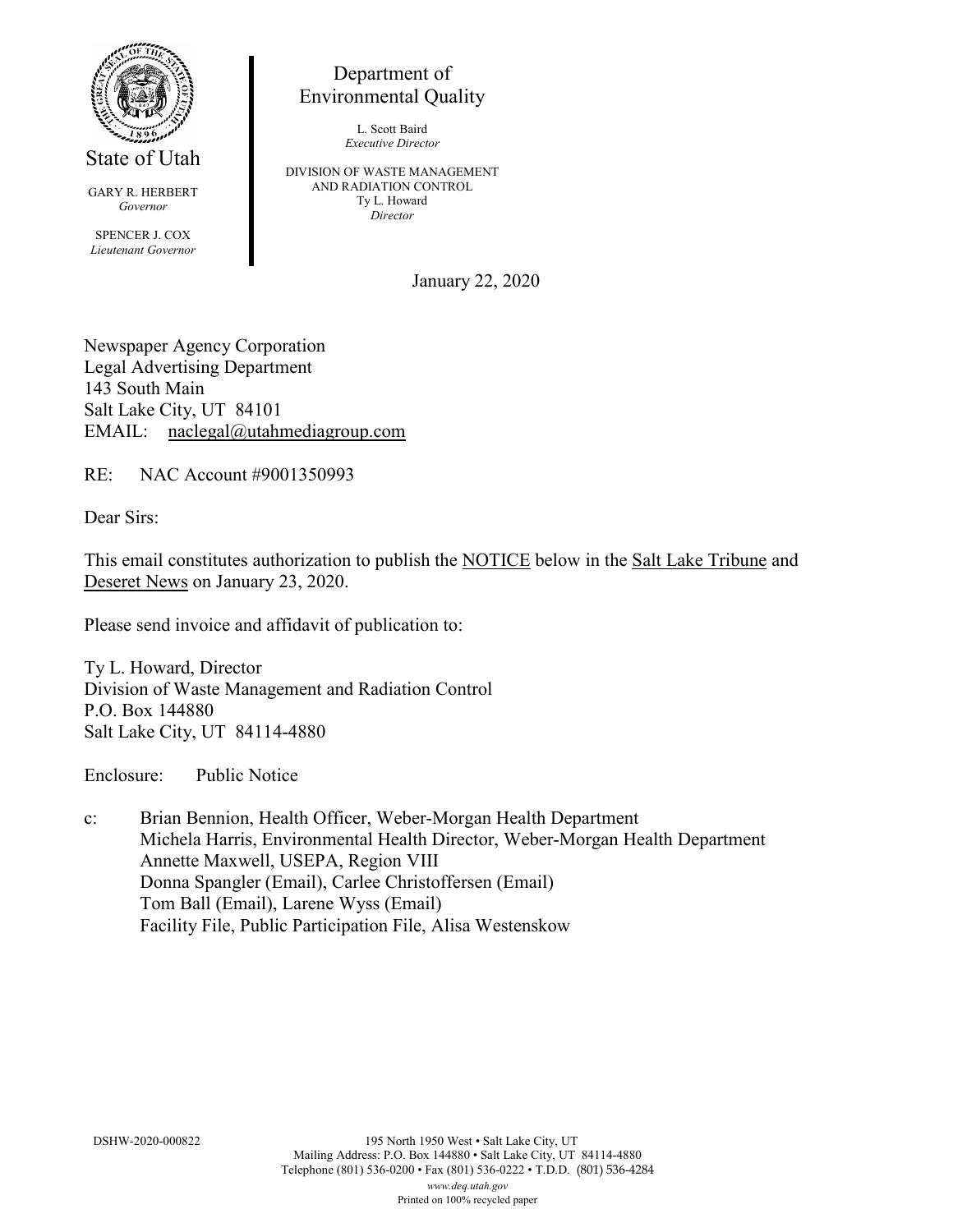

State of Utah

GARY R. HERBERT *Governor*

SPENCER J. COX *Lieutenant Governor*

Department of Environmental Quality

> L. Scott Baird *Executive Director*

DIVISION OF WASTE MANAGEMENT AND RADIATION CONTROL Ty L. Howard *Director*

January 22, 2020

Standard Examiner legals@standard.net

Dear Sirs:

This email constitutes authorization to publish the NOTICE below in the Standard Examiner on January 23, 2020.

Please send invoice and affidavit of publication to:

Ty L. Howard, Director Division of Waste Management and Radiation Control P.O. Box 144880 Salt Lake City, UT 84114-4880

Enclosure: Public Notice

c: Brian Bennion, Health Officer, Weber-Morgan Health Department Michela Harris, Environmental Health Director, Weber-Morgan Health Department Annette Maxwell, USEPA, Region VIII Donna Spangler (Email), Carlee Christoffersen (Email) Tom Ball (Email), Larene Wyss (Email) Facility File, Public Participation File, Alisa Westenskow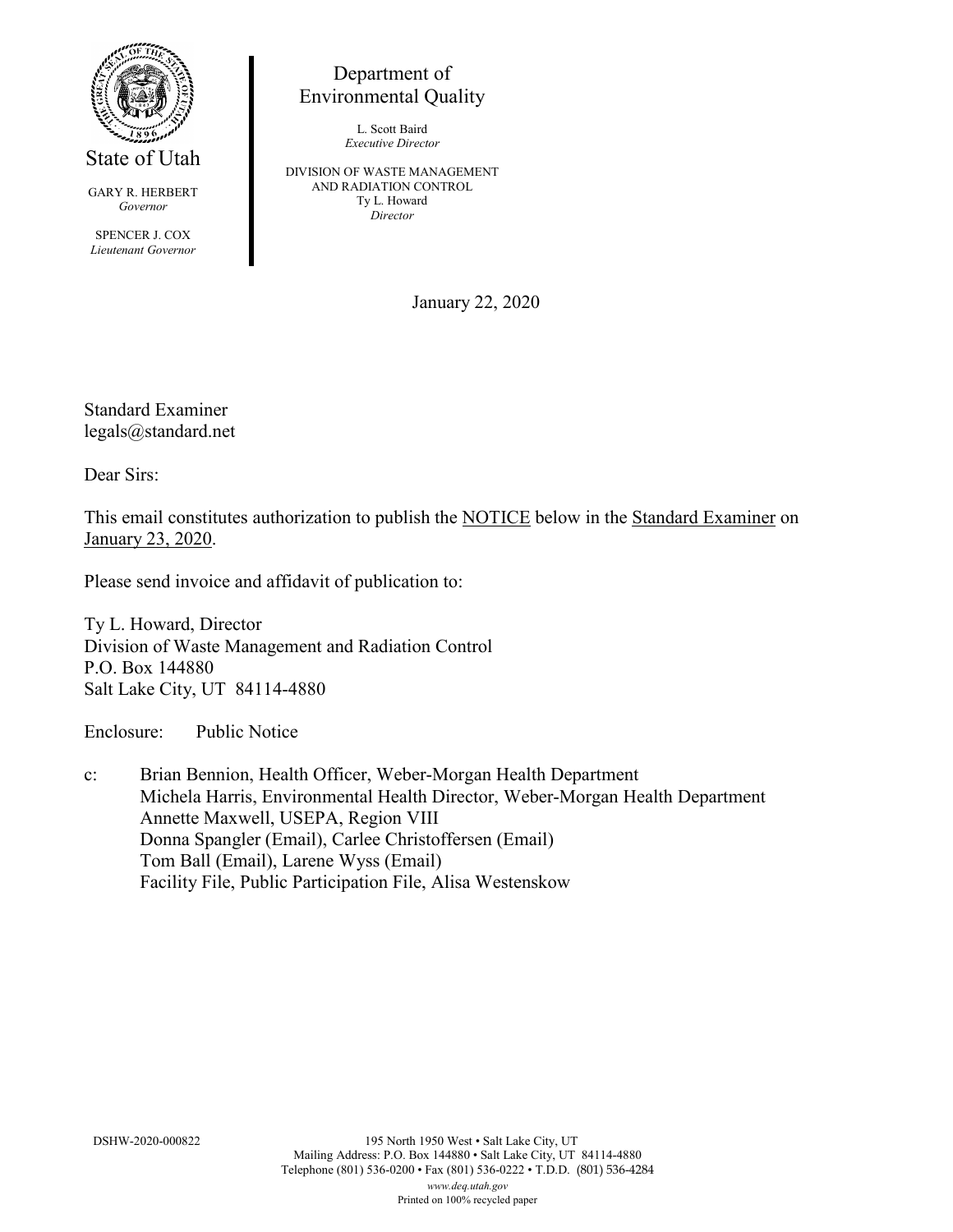## NOTICE OF PUBLIC COMMENT ON STIPULATION AND CONSENT ORDER Balchem Albion Central Warehouse Facility UTR000014258

The Director of the Division of Waste Management and Radiation Control is proposing to enter into a STIPULATION AND CONSENT ORDER with Balchem Corporation to resolve an outstanding NOTICE OF VIOLATION that was issued to Balchem Corporation as a result of violations discovered during a compliance evaluation inspection of the Balchem Albion Central Warehouse Facility, located at 1774 West 2800 South, Ogden, UT 84401, on December 21, 2018. The STIPULATION AND CONSENT ORDER includes a penalty of \$11,232.00.

The public comment period to receive comments on the proposed STIPULATION AND CONSENT ORDER will commence on January 24, 2020 and end on February 24, 2020.

Documents related to this application can be reviewed at the following location:

Division of Waste Management and Radiation Control Multi Agency State Office Building 195 North 1950 West, 2nd Floor Salt Lake City, Utah 84116

For the public's convenience, an unofficial copy of the STIPULATION AND CONSENT ORDER and the NOTICE OF VIOLATION are available on the Internet at "https://deq.utah.gov/waste-managementand-radiation-control/waste-management-radiation-control-public-notices".

Written comments will be accepted if received by 5:00 p.m. on February 24, 2020 and should be submitted to the address below. Comments can also be hand delivered to the Division address above and must be received by 5:00 p.m. on February 24, 2020.

Ty L. Howard, Director Division of Waste Management and Radiation Control Department of Environmental Quality P.O. Box 144880 Salt Lake City, Utah 84114-4880

Comments can also be sent by electronic mail to: "dwmrcpublic@utah.gov". Comments sent in electronic format should be identified by putting the following in the subject line: public comment on Balchem Corporation STIPULATION AND CONSENT ORDER. All documents included in comments should be submitted as ASCII (text) files or in pdf format.

Under Utah Code Section 19-1-301.5 a person who wishes to challenge a Permit Order may only raise an issue or argument during an adjudicatory proceeding that was raised during the public comment period and was supported with sufficient information or documentation to enable the director to fully consider the substance and significance of the issue.

For further information contact Denny Schantz of the Division of Waste Management and Radiation Control at (801) 536-0212. In compliance with the Americans with Disabilities Act, individuals with special needs (including auxiliary communicative aids and services) should contact Larene Wyss, Office